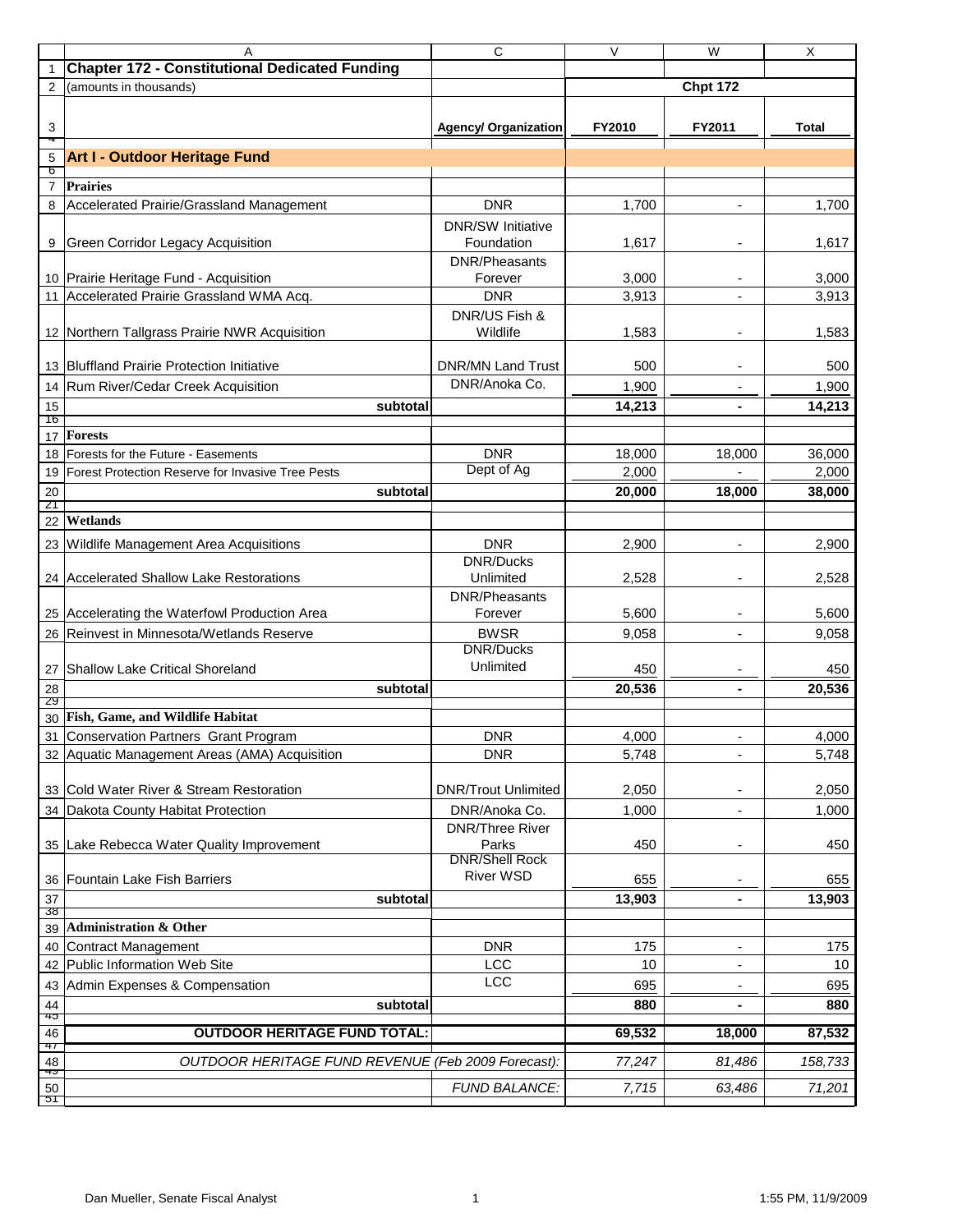|                | Α                                                                  | C                           | $\vee$ | $\overline{W}$  | X              |
|----------------|--------------------------------------------------------------------|-----------------------------|--------|-----------------|----------------|
| 1              | <b>Chapter 172 - Constitutional Dedicated Funding</b>              |                             |        |                 |                |
| $\overline{2}$ | (amounts in thousands)                                             |                             |        | <b>Chpt 172</b> |                |
|                |                                                                    |                             |        |                 |                |
| 3              |                                                                    | <b>Agency/ Organization</b> | FY2010 | FY2011          | Total          |
| 52             | <b>Outdoor Heritage Fund; Summary</b>                              |                             |        |                 |                |
| 53             | <b>By Agency</b>                                                   |                             |        |                 |                |
| Э4             |                                                                    |                             |        |                 |                |
|                | 55 Department of Natural Resources                                 | <b>DNR</b>                  | 57,769 | 18,000          | 75,769         |
| 56             | <b>Board of Water &amp; Soil Resources</b>                         | <b>BWSR</b>                 | 9,058  |                 | 9,058          |
| 57             | <b>Department of Agriculture</b>                                   | <b>MDA</b>                  | 2,000  |                 | 2,000          |
| 58             | <b>Legislative Coordinating Commission</b>                         | <b>LCC</b>                  | 705    | $\blacksquare$  | 705            |
| 59             |                                                                    | <b>TOTAL:</b>               | 69,532 | 18,000          | 87,532         |
| 60             |                                                                    |                             |        |                 |                |
| 61             | <b>Art II - Clean Water Fund by Function</b>                       |                             |        |                 |                |
| σZ             |                                                                    |                             |        |                 |                |
| 63             | <b>Nonpoint Source Protection &amp; Preservation</b>               |                             |        |                 |                |
| 64             | Nonpoint Source Restoration and Preservation                       | <b>DNR</b>                  | 250    | 250             | 500            |
| 65<br>oo       | Mississippi River Critical Area                                    | <b>DNR</b>                  | 250    | 250             | 500            |
| 67             | <b>Targeted Nonpoint Restoration Cost Share</b>                    | <b>BWSR</b>                 |        |                 |                |
| 68             | - Anoka Cons District/Metro Landscapes                             | <b>BWSR</b>                 | 400    | 600             | 1,000          |
| 69             | - MN Cons Corps Contracted Services                                | <b>BWSR</b>                 |        | Included        |                |
| 70             | - Water Riparian Buffers                                           | <b>BWSR</b>                 | 3,250  | 3,250           | 6,500          |
| 71             | - Water Retention                                                  | <b>BWSR</b>                 | 2,800  | 3,124           | 5,924          |
| 72             | - WMO Grants                                                       | <b>BWSR</b>                 | 3,000  | 3,000           | 6,000          |
| 73             | <b>Targeted Nonpoint Restoration Tech Assistance</b>               | <b>BWSR</b>                 | 1,250  | 1,500           | 2,750          |
| 74             | <b>County SSTS Programs</b>                                        | <b>BWSR</b>                 | 1,600  | 1,900           | 3,500          |
| 75             | Imminent Threat/Failing SSTS Grants                                | <b>BWSR</b>                 | 800    | 1,000           | 1,800          |
| 76             | Feedlot Water Quality & Assessments                                | <b>BWSR</b>                 | 2,000  | 2,000           | 4,000          |
| 78             | Streambank, Lakeshore, Roadside Restoration                        | <b>BWSR</b>                 | 1,500  | 1,500           | 3,000          |
| 79             | <hennepin bank="" county="" projects="" stream=""></hennepin>      | <b>BWSR</b>                 | 500    |                 | 500            |
| 80             | <conservation drainage="" grants=""></conservation>                | <b>BWSR</b>                 | 330    | 330             | 660            |
| 81             | Measures, Results & Accountability                                 | <b>BWSR</b>                 | 275    | 315             | 590            |
| ᠊ᡂ<br>84       | St. Louis River/Duluth Harbor Cleanup                              | <b>PCA</b>                  | 350    | 400             | 750            |
| 85             | Clean Water Partnership Grants                                     | <b>PCA</b>                  | 2,500  | ÷.              | 2,500          |
| 86             | Star Lakes Board (Line Item Veto)                                  | <b>PCA</b>                  |        | ٠               | $\blacksquare$ |
| प              |                                                                    |                             |        |                 |                |
| 88             | AgBMP Loan Program                                                 | <b>MDA</b>                  | 2,000  | 2,500           | 4,500          |
| 91             | subtotal                                                           |                             | 23,055 | 21.919          | 44,974         |
| þ              | 93 Point Source Protection                                         |                             |        |                 |                |
|                | 94 TMDL Grants Program                                             | <b>PFA</b>                  | 8,816  | 12,834          | 21,650         |
|                | 95 Phosphorus Reduction Grants                                     | <b>PFA</b>                  | 4,125  | 4,425           | 8,550          |
| 96             | Small Community Wastewater Treatment                               | <b>PFA</b>                  | 500    | 2,000           | 2,500          |
| ೨೦             |                                                                    |                             |        |                 |                |
|                | 99 Re-Use Waste Water Pilot Projects                               | <b>PCA</b>                  | 500    | 3,169           | 3,669          |
| 100            | <small city="" pilot="" projects=""></small>                       | <b>PCA</b>                  | 1,000  |                 | 1,000          |
| 101            | subtotal                                                           |                             | 14,941 | 22,428          | 37,369         |
| TUZ            | 103 Assessment, Monitoring & TMDL Development                      |                             |        |                 |                |
|                | 104 Water Quality Assessment & Monitoring                          | <b>PCA</b>                  | 7,325  | 7,300           | 14,625         |
|                | 105 <endocrine analysis="" disruptor="" monitoring=""></endocrine> | <b>PCA</b>                  | 175    | 200             | 375            |
|                | 106 Red River Watch Program                                        | <b>PCA</b>                  | 150    | 196             | 346            |
|                | 107 St. Croix Watershed Monitoring                                 | <b>PCA</b>                  | 200    | 300             | 500            |
|                | 108 Endocrine Disruptor Monitoring/Wastewater                      | <b>PCA</b>                  | 896    |                 | 896            |
|                | 109 TMDL Development                                               | <b>PCA</b>                  | 8,402  | 9,000           | 17,402         |
|                | 110 <mn quality="" river="" testing="" water=""></mn>              | <b>PCA</b>                  | 348    |                 | 348            |
| 111            | <buffalo river="" watershed=""></buffalo>                          | <b>PCA</b>                  | 250    |                 | 250            |
| ᆩ              |                                                                    |                             |        |                 |                |
|                | 113 Water Quality Assessment & Monitoring                          | <b>DNR</b>                  | 1,240  | 2,460           | 3,700          |
|                | 114 TMDL Study Development and Implementation                      | <b>DNR</b>                  | 1,050  | 1,050           | 2,100          |
|                | 116 Pesticide Monitoring & Water Assess                            | <b>MDA</b>                  | 325    | 350             | 675            |
|                | 117 Root River Watershed                                           | <b>MDA</b>                  | 395    |                 | 395            |
| 119            | subtotal                                                           |                             | 20,756 | 20,856          | 41,612         |
|                |                                                                    |                             |        |                 |                |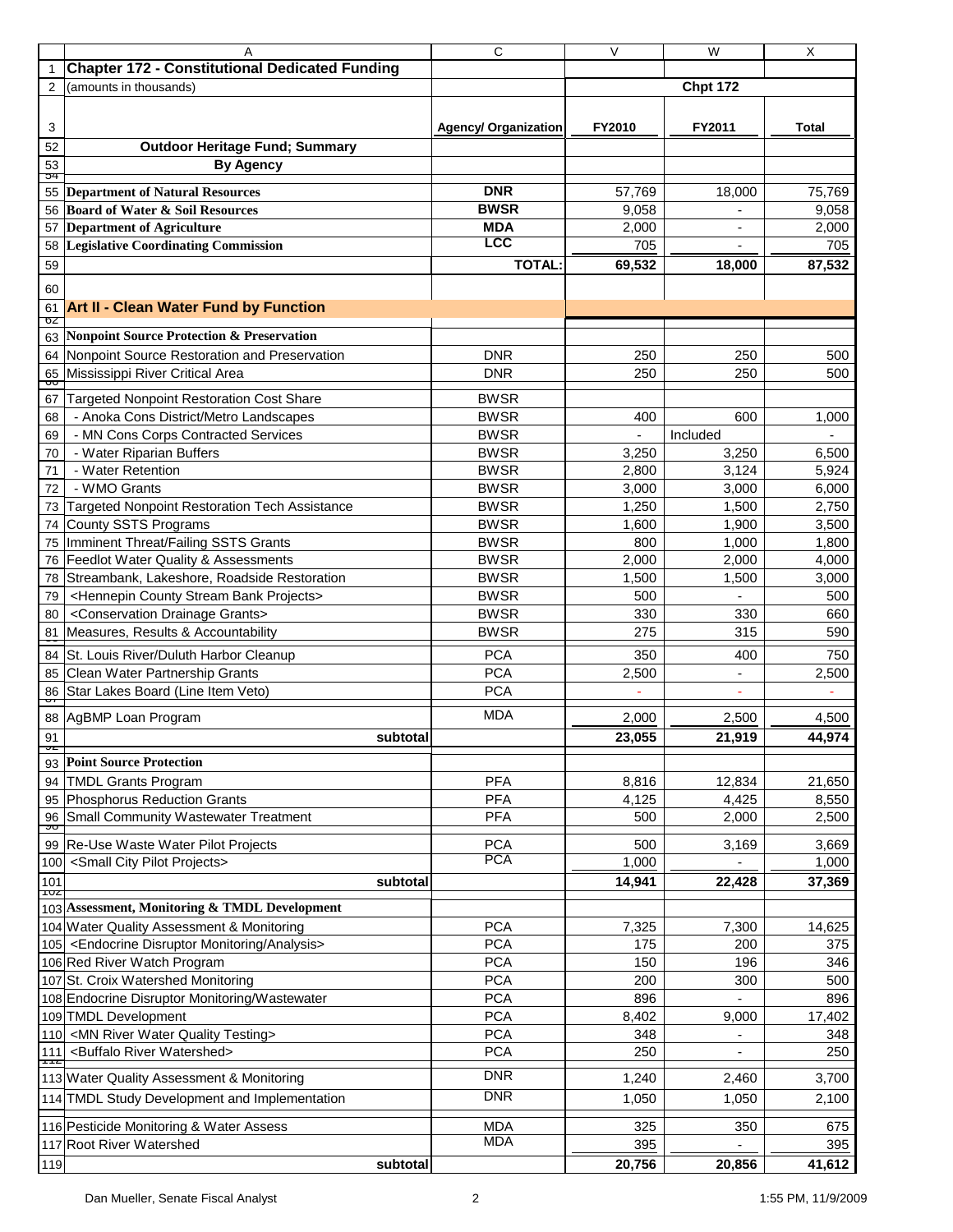| $\mathbf{1}$<br><b>Chpt 172</b><br>2<br>(amounts in thousands)<br>3<br>FY2011<br><b>Total</b><br><b>Agency/ Organization</b><br>FY2010<br>TZU<br>121 Ground & Drinking Water Protection<br><b>PCA</b><br>122 PCA Assessment & Protection<br>2,250<br>1,125<br>1,125<br><b>PCA</b><br>5,000<br>5,000<br>123 PCA Groundwater Protection<br>125 DNR Assessment & Protection<br><b>DNR</b><br>1,125<br>600<br>525<br>127 Drinking Water Contaminants<br><b>MDH</b><br>445<br>890<br>1,335<br>128 Source Water Protection & Preservation<br><b>MDH</b><br>1,200<br>1,215<br>2,415<br>130 Water Supply Planning<br>Met Co<br>400<br>400<br>⊤তা<br>132 Wellhead Protection Areas<br><b>BWSR</b><br>1,000<br>1,000<br>2,000<br>133<br><b>MDA</b><br>134 Drinking Water Protection<br>375<br>1,125<br>750<br>5,145<br>10,505<br>15,650<br>135<br>subtotal<br>᠇ᡂ<br>137 Education & Public Engagement<br><b>PCA</b><br>139 Civic Engagement/TMDL Development<br>100<br>150<br>250<br>100<br>150<br>250<br>141<br>subtotal<br>142<br>143 Research & Tool Development<br><b>MDA</b><br>144 Research and Evaluation<br>545<br>1,965<br>1,420<br><b>MDA</b><br>150<br>145 <livestock assurance="" env="" quality=""><br/>150<br/>300<br/>147<br/>148 Sustainable Water Resources Framework<br/>U MN<br/>750<br/>750<br/>U MN<br/>305<br/>149 County Geological Atlas Survey<br/>305<br/><b>DNR</b><br/>150 - Investigate Re-Charge Characteristics<br/>500<br/>1,000<br/>500<br/>151 High-Resolution Elevation Data (LIDAR)<br/><b>DNR</b><br/>2,800<br/>2,800<br/>5,600<br/>152<br/>153 Enhanced Data Base<br/><b>PCA</b><br/>500<br/>500<br/>154 Coal Tar BMP's<br/><b>PCA</b><br/>155<br/>345<br/>500<br/>5,400<br/>5,520<br/>10,920<br/>155<br/>subtotal<br/>156<br/><b>Administration &amp; Other</b><br/>157<br/><b>LCC</b><br/>159 Public Information Web Site<br/>25<br/>25<br/><math display="block">\qquad \qquad \blacksquare</math><br/>25<br/>25<br/>160<br/>subtotal<br/><math>\blacksquare</math><br/>161<br/>69,422<br/>150,800<br/>162<br/><b>CLEAN WATER FUND TOTAL:</b><br/>81,378<br/>163<br/>CLEAN WATER FUND REVENUE (Feb 2009 Forecast):<br/>77,247<br/>158,733<br/>164<br/>81,486<br/>၂၀၁<br/><b>FUND BALANCE:</b><br/>7,825<br/>7,933<br/>108<br/>166<br/>167<br/><b>Clean Water Fund; Summary</b><br/>168<br/><b>By Agency, Function</b><br/>169<br/><b>171 Pollution Control Agency</b><br/>172 Nonpoint Source Protection &amp; Preservation<br/>2,850<br/>400<br/>3,250<br/>173 Point Source Protection<br/>1,500<br/>3,169<br/>4,669<br/>174 Assessment, Monitoring &amp; TMDL Development<br/>17,746<br/>16,996<br/>34,742<br/>175 Ground &amp; Drinking Water Protection<br/>1,125<br/>6,125<br/>7,250<br/>176 Education &amp; Public Engagement<br/>100<br/>150<br/>250<br/>177 Research &amp; Tool Development<br/>655<br/>345<br/>1,000<br/><b>PCA</b><br/>178<br/>23,976<br/>27,185<br/>51,161<br/>subtotal<br/>179<br/><b>180 Department of Natural Resources</b><br/>181 Nonpoint Source Protection &amp; Preservation<br/>500<br/>500<br/>1,000<br/>182 Assessment, Monitoring &amp; TMDL Development<br/>2,290<br/>5,800<br/>3,510<br/>183 Ground &amp; Drinking Water Protection<br/>1,125<br/>600<br/>525<br/>184 Research &amp; Tool Development<br/>3,300<br/>3,300<br/>6,600<br/><b>DNR</b><br/>14,525<br/>6,690<br/>7,835<br/>185<br/>subtotal<br/>186</livestock> | A                                                     | C | V | W | X |
|----------------------------------------------------------------------------------------------------------------------------------------------------------------------------------------------------------------------------------------------------------------------------------------------------------------------------------------------------------------------------------------------------------------------------------------------------------------------------------------------------------------------------------------------------------------------------------------------------------------------------------------------------------------------------------------------------------------------------------------------------------------------------------------------------------------------------------------------------------------------------------------------------------------------------------------------------------------------------------------------------------------------------------------------------------------------------------------------------------------------------------------------------------------------------------------------------------------------------------------------------------------------------------------------------------------------------------------------------------------------------------------------------------------------------------------------------------------------------------------------------------------------------------------------------------------------------------------------------------------------------------------------------------------------------------------------------------------------------------------------------------------------------------------------------------------------------------------------------------------------------------------------------------------------------------------------------------------------------------------------------------------------------------------------------------------------------------------------------------------------------------------------------------------------------------------------------------------------------------------------------------------------------------------------------------------------------------------------------------------------------------------------------------------------------------------------------------------------------------------------------------------------------------------------------------------------------------------------------------------------------------------------------------------------------------------------------------------------------------------------------------------------------------------------------------------------------------------------------------------------------------------------------------------------------------------------------------------------------------------------------------------------------------------------------------------------------------------------------------------------------------------------------------------------------------------------------------------------------------------------------------------------------------------------------------------------------------------------------------------------------------------------------|-------------------------------------------------------|---|---|---|---|
|                                                                                                                                                                                                                                                                                                                                                                                                                                                                                                                                                                                                                                                                                                                                                                                                                                                                                                                                                                                                                                                                                                                                                                                                                                                                                                                                                                                                                                                                                                                                                                                                                                                                                                                                                                                                                                                                                                                                                                                                                                                                                                                                                                                                                                                                                                                                                                                                                                                                                                                                                                                                                                                                                                                                                                                                                                                                                                                                                                                                                                                                                                                                                                                                                                                                                                                                                                                                    | <b>Chapter 172 - Constitutional Dedicated Funding</b> |   |   |   |   |
|                                                                                                                                                                                                                                                                                                                                                                                                                                                                                                                                                                                                                                                                                                                                                                                                                                                                                                                                                                                                                                                                                                                                                                                                                                                                                                                                                                                                                                                                                                                                                                                                                                                                                                                                                                                                                                                                                                                                                                                                                                                                                                                                                                                                                                                                                                                                                                                                                                                                                                                                                                                                                                                                                                                                                                                                                                                                                                                                                                                                                                                                                                                                                                                                                                                                                                                                                                                                    |                                                       |   |   |   |   |
|                                                                                                                                                                                                                                                                                                                                                                                                                                                                                                                                                                                                                                                                                                                                                                                                                                                                                                                                                                                                                                                                                                                                                                                                                                                                                                                                                                                                                                                                                                                                                                                                                                                                                                                                                                                                                                                                                                                                                                                                                                                                                                                                                                                                                                                                                                                                                                                                                                                                                                                                                                                                                                                                                                                                                                                                                                                                                                                                                                                                                                                                                                                                                                                                                                                                                                                                                                                                    |                                                       |   |   |   |   |
|                                                                                                                                                                                                                                                                                                                                                                                                                                                                                                                                                                                                                                                                                                                                                                                                                                                                                                                                                                                                                                                                                                                                                                                                                                                                                                                                                                                                                                                                                                                                                                                                                                                                                                                                                                                                                                                                                                                                                                                                                                                                                                                                                                                                                                                                                                                                                                                                                                                                                                                                                                                                                                                                                                                                                                                                                                                                                                                                                                                                                                                                                                                                                                                                                                                                                                                                                                                                    |                                                       |   |   |   |   |
|                                                                                                                                                                                                                                                                                                                                                                                                                                                                                                                                                                                                                                                                                                                                                                                                                                                                                                                                                                                                                                                                                                                                                                                                                                                                                                                                                                                                                                                                                                                                                                                                                                                                                                                                                                                                                                                                                                                                                                                                                                                                                                                                                                                                                                                                                                                                                                                                                                                                                                                                                                                                                                                                                                                                                                                                                                                                                                                                                                                                                                                                                                                                                                                                                                                                                                                                                                                                    |                                                       |   |   |   |   |
|                                                                                                                                                                                                                                                                                                                                                                                                                                                                                                                                                                                                                                                                                                                                                                                                                                                                                                                                                                                                                                                                                                                                                                                                                                                                                                                                                                                                                                                                                                                                                                                                                                                                                                                                                                                                                                                                                                                                                                                                                                                                                                                                                                                                                                                                                                                                                                                                                                                                                                                                                                                                                                                                                                                                                                                                                                                                                                                                                                                                                                                                                                                                                                                                                                                                                                                                                                                                    |                                                       |   |   |   |   |
|                                                                                                                                                                                                                                                                                                                                                                                                                                                                                                                                                                                                                                                                                                                                                                                                                                                                                                                                                                                                                                                                                                                                                                                                                                                                                                                                                                                                                                                                                                                                                                                                                                                                                                                                                                                                                                                                                                                                                                                                                                                                                                                                                                                                                                                                                                                                                                                                                                                                                                                                                                                                                                                                                                                                                                                                                                                                                                                                                                                                                                                                                                                                                                                                                                                                                                                                                                                                    |                                                       |   |   |   |   |
|                                                                                                                                                                                                                                                                                                                                                                                                                                                                                                                                                                                                                                                                                                                                                                                                                                                                                                                                                                                                                                                                                                                                                                                                                                                                                                                                                                                                                                                                                                                                                                                                                                                                                                                                                                                                                                                                                                                                                                                                                                                                                                                                                                                                                                                                                                                                                                                                                                                                                                                                                                                                                                                                                                                                                                                                                                                                                                                                                                                                                                                                                                                                                                                                                                                                                                                                                                                                    |                                                       |   |   |   |   |
|                                                                                                                                                                                                                                                                                                                                                                                                                                                                                                                                                                                                                                                                                                                                                                                                                                                                                                                                                                                                                                                                                                                                                                                                                                                                                                                                                                                                                                                                                                                                                                                                                                                                                                                                                                                                                                                                                                                                                                                                                                                                                                                                                                                                                                                                                                                                                                                                                                                                                                                                                                                                                                                                                                                                                                                                                                                                                                                                                                                                                                                                                                                                                                                                                                                                                                                                                                                                    |                                                       |   |   |   |   |
|                                                                                                                                                                                                                                                                                                                                                                                                                                                                                                                                                                                                                                                                                                                                                                                                                                                                                                                                                                                                                                                                                                                                                                                                                                                                                                                                                                                                                                                                                                                                                                                                                                                                                                                                                                                                                                                                                                                                                                                                                                                                                                                                                                                                                                                                                                                                                                                                                                                                                                                                                                                                                                                                                                                                                                                                                                                                                                                                                                                                                                                                                                                                                                                                                                                                                                                                                                                                    |                                                       |   |   |   |   |
|                                                                                                                                                                                                                                                                                                                                                                                                                                                                                                                                                                                                                                                                                                                                                                                                                                                                                                                                                                                                                                                                                                                                                                                                                                                                                                                                                                                                                                                                                                                                                                                                                                                                                                                                                                                                                                                                                                                                                                                                                                                                                                                                                                                                                                                                                                                                                                                                                                                                                                                                                                                                                                                                                                                                                                                                                                                                                                                                                                                                                                                                                                                                                                                                                                                                                                                                                                                                    |                                                       |   |   |   |   |
|                                                                                                                                                                                                                                                                                                                                                                                                                                                                                                                                                                                                                                                                                                                                                                                                                                                                                                                                                                                                                                                                                                                                                                                                                                                                                                                                                                                                                                                                                                                                                                                                                                                                                                                                                                                                                                                                                                                                                                                                                                                                                                                                                                                                                                                                                                                                                                                                                                                                                                                                                                                                                                                                                                                                                                                                                                                                                                                                                                                                                                                                                                                                                                                                                                                                                                                                                                                                    |                                                       |   |   |   |   |
|                                                                                                                                                                                                                                                                                                                                                                                                                                                                                                                                                                                                                                                                                                                                                                                                                                                                                                                                                                                                                                                                                                                                                                                                                                                                                                                                                                                                                                                                                                                                                                                                                                                                                                                                                                                                                                                                                                                                                                                                                                                                                                                                                                                                                                                                                                                                                                                                                                                                                                                                                                                                                                                                                                                                                                                                                                                                                                                                                                                                                                                                                                                                                                                                                                                                                                                                                                                                    |                                                       |   |   |   |   |
|                                                                                                                                                                                                                                                                                                                                                                                                                                                                                                                                                                                                                                                                                                                                                                                                                                                                                                                                                                                                                                                                                                                                                                                                                                                                                                                                                                                                                                                                                                                                                                                                                                                                                                                                                                                                                                                                                                                                                                                                                                                                                                                                                                                                                                                                                                                                                                                                                                                                                                                                                                                                                                                                                                                                                                                                                                                                                                                                                                                                                                                                                                                                                                                                                                                                                                                                                                                                    |                                                       |   |   |   |   |
|                                                                                                                                                                                                                                                                                                                                                                                                                                                                                                                                                                                                                                                                                                                                                                                                                                                                                                                                                                                                                                                                                                                                                                                                                                                                                                                                                                                                                                                                                                                                                                                                                                                                                                                                                                                                                                                                                                                                                                                                                                                                                                                                                                                                                                                                                                                                                                                                                                                                                                                                                                                                                                                                                                                                                                                                                                                                                                                                                                                                                                                                                                                                                                                                                                                                                                                                                                                                    |                                                       |   |   |   |   |
|                                                                                                                                                                                                                                                                                                                                                                                                                                                                                                                                                                                                                                                                                                                                                                                                                                                                                                                                                                                                                                                                                                                                                                                                                                                                                                                                                                                                                                                                                                                                                                                                                                                                                                                                                                                                                                                                                                                                                                                                                                                                                                                                                                                                                                                                                                                                                                                                                                                                                                                                                                                                                                                                                                                                                                                                                                                                                                                                                                                                                                                                                                                                                                                                                                                                                                                                                                                                    |                                                       |   |   |   |   |
|                                                                                                                                                                                                                                                                                                                                                                                                                                                                                                                                                                                                                                                                                                                                                                                                                                                                                                                                                                                                                                                                                                                                                                                                                                                                                                                                                                                                                                                                                                                                                                                                                                                                                                                                                                                                                                                                                                                                                                                                                                                                                                                                                                                                                                                                                                                                                                                                                                                                                                                                                                                                                                                                                                                                                                                                                                                                                                                                                                                                                                                                                                                                                                                                                                                                                                                                                                                                    |                                                       |   |   |   |   |
|                                                                                                                                                                                                                                                                                                                                                                                                                                                                                                                                                                                                                                                                                                                                                                                                                                                                                                                                                                                                                                                                                                                                                                                                                                                                                                                                                                                                                                                                                                                                                                                                                                                                                                                                                                                                                                                                                                                                                                                                                                                                                                                                                                                                                                                                                                                                                                                                                                                                                                                                                                                                                                                                                                                                                                                                                                                                                                                                                                                                                                                                                                                                                                                                                                                                                                                                                                                                    |                                                       |   |   |   |   |
|                                                                                                                                                                                                                                                                                                                                                                                                                                                                                                                                                                                                                                                                                                                                                                                                                                                                                                                                                                                                                                                                                                                                                                                                                                                                                                                                                                                                                                                                                                                                                                                                                                                                                                                                                                                                                                                                                                                                                                                                                                                                                                                                                                                                                                                                                                                                                                                                                                                                                                                                                                                                                                                                                                                                                                                                                                                                                                                                                                                                                                                                                                                                                                                                                                                                                                                                                                                                    |                                                       |   |   |   |   |
|                                                                                                                                                                                                                                                                                                                                                                                                                                                                                                                                                                                                                                                                                                                                                                                                                                                                                                                                                                                                                                                                                                                                                                                                                                                                                                                                                                                                                                                                                                                                                                                                                                                                                                                                                                                                                                                                                                                                                                                                                                                                                                                                                                                                                                                                                                                                                                                                                                                                                                                                                                                                                                                                                                                                                                                                                                                                                                                                                                                                                                                                                                                                                                                                                                                                                                                                                                                                    |                                                       |   |   |   |   |
|                                                                                                                                                                                                                                                                                                                                                                                                                                                                                                                                                                                                                                                                                                                                                                                                                                                                                                                                                                                                                                                                                                                                                                                                                                                                                                                                                                                                                                                                                                                                                                                                                                                                                                                                                                                                                                                                                                                                                                                                                                                                                                                                                                                                                                                                                                                                                                                                                                                                                                                                                                                                                                                                                                                                                                                                                                                                                                                                                                                                                                                                                                                                                                                                                                                                                                                                                                                                    |                                                       |   |   |   |   |
|                                                                                                                                                                                                                                                                                                                                                                                                                                                                                                                                                                                                                                                                                                                                                                                                                                                                                                                                                                                                                                                                                                                                                                                                                                                                                                                                                                                                                                                                                                                                                                                                                                                                                                                                                                                                                                                                                                                                                                                                                                                                                                                                                                                                                                                                                                                                                                                                                                                                                                                                                                                                                                                                                                                                                                                                                                                                                                                                                                                                                                                                                                                                                                                                                                                                                                                                                                                                    |                                                       |   |   |   |   |
|                                                                                                                                                                                                                                                                                                                                                                                                                                                                                                                                                                                                                                                                                                                                                                                                                                                                                                                                                                                                                                                                                                                                                                                                                                                                                                                                                                                                                                                                                                                                                                                                                                                                                                                                                                                                                                                                                                                                                                                                                                                                                                                                                                                                                                                                                                                                                                                                                                                                                                                                                                                                                                                                                                                                                                                                                                                                                                                                                                                                                                                                                                                                                                                                                                                                                                                                                                                                    |                                                       |   |   |   |   |
|                                                                                                                                                                                                                                                                                                                                                                                                                                                                                                                                                                                                                                                                                                                                                                                                                                                                                                                                                                                                                                                                                                                                                                                                                                                                                                                                                                                                                                                                                                                                                                                                                                                                                                                                                                                                                                                                                                                                                                                                                                                                                                                                                                                                                                                                                                                                                                                                                                                                                                                                                                                                                                                                                                                                                                                                                                                                                                                                                                                                                                                                                                                                                                                                                                                                                                                                                                                                    |                                                       |   |   |   |   |
|                                                                                                                                                                                                                                                                                                                                                                                                                                                                                                                                                                                                                                                                                                                                                                                                                                                                                                                                                                                                                                                                                                                                                                                                                                                                                                                                                                                                                                                                                                                                                                                                                                                                                                                                                                                                                                                                                                                                                                                                                                                                                                                                                                                                                                                                                                                                                                                                                                                                                                                                                                                                                                                                                                                                                                                                                                                                                                                                                                                                                                                                                                                                                                                                                                                                                                                                                                                                    |                                                       |   |   |   |   |
|                                                                                                                                                                                                                                                                                                                                                                                                                                                                                                                                                                                                                                                                                                                                                                                                                                                                                                                                                                                                                                                                                                                                                                                                                                                                                                                                                                                                                                                                                                                                                                                                                                                                                                                                                                                                                                                                                                                                                                                                                                                                                                                                                                                                                                                                                                                                                                                                                                                                                                                                                                                                                                                                                                                                                                                                                                                                                                                                                                                                                                                                                                                                                                                                                                                                                                                                                                                                    |                                                       |   |   |   |   |
|                                                                                                                                                                                                                                                                                                                                                                                                                                                                                                                                                                                                                                                                                                                                                                                                                                                                                                                                                                                                                                                                                                                                                                                                                                                                                                                                                                                                                                                                                                                                                                                                                                                                                                                                                                                                                                                                                                                                                                                                                                                                                                                                                                                                                                                                                                                                                                                                                                                                                                                                                                                                                                                                                                                                                                                                                                                                                                                                                                                                                                                                                                                                                                                                                                                                                                                                                                                                    |                                                       |   |   |   |   |
|                                                                                                                                                                                                                                                                                                                                                                                                                                                                                                                                                                                                                                                                                                                                                                                                                                                                                                                                                                                                                                                                                                                                                                                                                                                                                                                                                                                                                                                                                                                                                                                                                                                                                                                                                                                                                                                                                                                                                                                                                                                                                                                                                                                                                                                                                                                                                                                                                                                                                                                                                                                                                                                                                                                                                                                                                                                                                                                                                                                                                                                                                                                                                                                                                                                                                                                                                                                                    |                                                       |   |   |   |   |
|                                                                                                                                                                                                                                                                                                                                                                                                                                                                                                                                                                                                                                                                                                                                                                                                                                                                                                                                                                                                                                                                                                                                                                                                                                                                                                                                                                                                                                                                                                                                                                                                                                                                                                                                                                                                                                                                                                                                                                                                                                                                                                                                                                                                                                                                                                                                                                                                                                                                                                                                                                                                                                                                                                                                                                                                                                                                                                                                                                                                                                                                                                                                                                                                                                                                                                                                                                                                    |                                                       |   |   |   |   |
|                                                                                                                                                                                                                                                                                                                                                                                                                                                                                                                                                                                                                                                                                                                                                                                                                                                                                                                                                                                                                                                                                                                                                                                                                                                                                                                                                                                                                                                                                                                                                                                                                                                                                                                                                                                                                                                                                                                                                                                                                                                                                                                                                                                                                                                                                                                                                                                                                                                                                                                                                                                                                                                                                                                                                                                                                                                                                                                                                                                                                                                                                                                                                                                                                                                                                                                                                                                                    |                                                       |   |   |   |   |
|                                                                                                                                                                                                                                                                                                                                                                                                                                                                                                                                                                                                                                                                                                                                                                                                                                                                                                                                                                                                                                                                                                                                                                                                                                                                                                                                                                                                                                                                                                                                                                                                                                                                                                                                                                                                                                                                                                                                                                                                                                                                                                                                                                                                                                                                                                                                                                                                                                                                                                                                                                                                                                                                                                                                                                                                                                                                                                                                                                                                                                                                                                                                                                                                                                                                                                                                                                                                    |                                                       |   |   |   |   |
|                                                                                                                                                                                                                                                                                                                                                                                                                                                                                                                                                                                                                                                                                                                                                                                                                                                                                                                                                                                                                                                                                                                                                                                                                                                                                                                                                                                                                                                                                                                                                                                                                                                                                                                                                                                                                                                                                                                                                                                                                                                                                                                                                                                                                                                                                                                                                                                                                                                                                                                                                                                                                                                                                                                                                                                                                                                                                                                                                                                                                                                                                                                                                                                                                                                                                                                                                                                                    |                                                       |   |   |   |   |
|                                                                                                                                                                                                                                                                                                                                                                                                                                                                                                                                                                                                                                                                                                                                                                                                                                                                                                                                                                                                                                                                                                                                                                                                                                                                                                                                                                                                                                                                                                                                                                                                                                                                                                                                                                                                                                                                                                                                                                                                                                                                                                                                                                                                                                                                                                                                                                                                                                                                                                                                                                                                                                                                                                                                                                                                                                                                                                                                                                                                                                                                                                                                                                                                                                                                                                                                                                                                    |                                                       |   |   |   |   |
|                                                                                                                                                                                                                                                                                                                                                                                                                                                                                                                                                                                                                                                                                                                                                                                                                                                                                                                                                                                                                                                                                                                                                                                                                                                                                                                                                                                                                                                                                                                                                                                                                                                                                                                                                                                                                                                                                                                                                                                                                                                                                                                                                                                                                                                                                                                                                                                                                                                                                                                                                                                                                                                                                                                                                                                                                                                                                                                                                                                                                                                                                                                                                                                                                                                                                                                                                                                                    |                                                       |   |   |   |   |
|                                                                                                                                                                                                                                                                                                                                                                                                                                                                                                                                                                                                                                                                                                                                                                                                                                                                                                                                                                                                                                                                                                                                                                                                                                                                                                                                                                                                                                                                                                                                                                                                                                                                                                                                                                                                                                                                                                                                                                                                                                                                                                                                                                                                                                                                                                                                                                                                                                                                                                                                                                                                                                                                                                                                                                                                                                                                                                                                                                                                                                                                                                                                                                                                                                                                                                                                                                                                    |                                                       |   |   |   |   |
|                                                                                                                                                                                                                                                                                                                                                                                                                                                                                                                                                                                                                                                                                                                                                                                                                                                                                                                                                                                                                                                                                                                                                                                                                                                                                                                                                                                                                                                                                                                                                                                                                                                                                                                                                                                                                                                                                                                                                                                                                                                                                                                                                                                                                                                                                                                                                                                                                                                                                                                                                                                                                                                                                                                                                                                                                                                                                                                                                                                                                                                                                                                                                                                                                                                                                                                                                                                                    |                                                       |   |   |   |   |
|                                                                                                                                                                                                                                                                                                                                                                                                                                                                                                                                                                                                                                                                                                                                                                                                                                                                                                                                                                                                                                                                                                                                                                                                                                                                                                                                                                                                                                                                                                                                                                                                                                                                                                                                                                                                                                                                                                                                                                                                                                                                                                                                                                                                                                                                                                                                                                                                                                                                                                                                                                                                                                                                                                                                                                                                                                                                                                                                                                                                                                                                                                                                                                                                                                                                                                                                                                                                    |                                                       |   |   |   |   |
|                                                                                                                                                                                                                                                                                                                                                                                                                                                                                                                                                                                                                                                                                                                                                                                                                                                                                                                                                                                                                                                                                                                                                                                                                                                                                                                                                                                                                                                                                                                                                                                                                                                                                                                                                                                                                                                                                                                                                                                                                                                                                                                                                                                                                                                                                                                                                                                                                                                                                                                                                                                                                                                                                                                                                                                                                                                                                                                                                                                                                                                                                                                                                                                                                                                                                                                                                                                                    |                                                       |   |   |   |   |
|                                                                                                                                                                                                                                                                                                                                                                                                                                                                                                                                                                                                                                                                                                                                                                                                                                                                                                                                                                                                                                                                                                                                                                                                                                                                                                                                                                                                                                                                                                                                                                                                                                                                                                                                                                                                                                                                                                                                                                                                                                                                                                                                                                                                                                                                                                                                                                                                                                                                                                                                                                                                                                                                                                                                                                                                                                                                                                                                                                                                                                                                                                                                                                                                                                                                                                                                                                                                    |                                                       |   |   |   |   |
|                                                                                                                                                                                                                                                                                                                                                                                                                                                                                                                                                                                                                                                                                                                                                                                                                                                                                                                                                                                                                                                                                                                                                                                                                                                                                                                                                                                                                                                                                                                                                                                                                                                                                                                                                                                                                                                                                                                                                                                                                                                                                                                                                                                                                                                                                                                                                                                                                                                                                                                                                                                                                                                                                                                                                                                                                                                                                                                                                                                                                                                                                                                                                                                                                                                                                                                                                                                                    |                                                       |   |   |   |   |
|                                                                                                                                                                                                                                                                                                                                                                                                                                                                                                                                                                                                                                                                                                                                                                                                                                                                                                                                                                                                                                                                                                                                                                                                                                                                                                                                                                                                                                                                                                                                                                                                                                                                                                                                                                                                                                                                                                                                                                                                                                                                                                                                                                                                                                                                                                                                                                                                                                                                                                                                                                                                                                                                                                                                                                                                                                                                                                                                                                                                                                                                                                                                                                                                                                                                                                                                                                                                    |                                                       |   |   |   |   |
|                                                                                                                                                                                                                                                                                                                                                                                                                                                                                                                                                                                                                                                                                                                                                                                                                                                                                                                                                                                                                                                                                                                                                                                                                                                                                                                                                                                                                                                                                                                                                                                                                                                                                                                                                                                                                                                                                                                                                                                                                                                                                                                                                                                                                                                                                                                                                                                                                                                                                                                                                                                                                                                                                                                                                                                                                                                                                                                                                                                                                                                                                                                                                                                                                                                                                                                                                                                                    |                                                       |   |   |   |   |
|                                                                                                                                                                                                                                                                                                                                                                                                                                                                                                                                                                                                                                                                                                                                                                                                                                                                                                                                                                                                                                                                                                                                                                                                                                                                                                                                                                                                                                                                                                                                                                                                                                                                                                                                                                                                                                                                                                                                                                                                                                                                                                                                                                                                                                                                                                                                                                                                                                                                                                                                                                                                                                                                                                                                                                                                                                                                                                                                                                                                                                                                                                                                                                                                                                                                                                                                                                                                    |                                                       |   |   |   |   |
|                                                                                                                                                                                                                                                                                                                                                                                                                                                                                                                                                                                                                                                                                                                                                                                                                                                                                                                                                                                                                                                                                                                                                                                                                                                                                                                                                                                                                                                                                                                                                                                                                                                                                                                                                                                                                                                                                                                                                                                                                                                                                                                                                                                                                                                                                                                                                                                                                                                                                                                                                                                                                                                                                                                                                                                                                                                                                                                                                                                                                                                                                                                                                                                                                                                                                                                                                                                                    |                                                       |   |   |   |   |
|                                                                                                                                                                                                                                                                                                                                                                                                                                                                                                                                                                                                                                                                                                                                                                                                                                                                                                                                                                                                                                                                                                                                                                                                                                                                                                                                                                                                                                                                                                                                                                                                                                                                                                                                                                                                                                                                                                                                                                                                                                                                                                                                                                                                                                                                                                                                                                                                                                                                                                                                                                                                                                                                                                                                                                                                                                                                                                                                                                                                                                                                                                                                                                                                                                                                                                                                                                                                    |                                                       |   |   |   |   |
|                                                                                                                                                                                                                                                                                                                                                                                                                                                                                                                                                                                                                                                                                                                                                                                                                                                                                                                                                                                                                                                                                                                                                                                                                                                                                                                                                                                                                                                                                                                                                                                                                                                                                                                                                                                                                                                                                                                                                                                                                                                                                                                                                                                                                                                                                                                                                                                                                                                                                                                                                                                                                                                                                                                                                                                                                                                                                                                                                                                                                                                                                                                                                                                                                                                                                                                                                                                                    |                                                       |   |   |   |   |
|                                                                                                                                                                                                                                                                                                                                                                                                                                                                                                                                                                                                                                                                                                                                                                                                                                                                                                                                                                                                                                                                                                                                                                                                                                                                                                                                                                                                                                                                                                                                                                                                                                                                                                                                                                                                                                                                                                                                                                                                                                                                                                                                                                                                                                                                                                                                                                                                                                                                                                                                                                                                                                                                                                                                                                                                                                                                                                                                                                                                                                                                                                                                                                                                                                                                                                                                                                                                    |                                                       |   |   |   |   |
|                                                                                                                                                                                                                                                                                                                                                                                                                                                                                                                                                                                                                                                                                                                                                                                                                                                                                                                                                                                                                                                                                                                                                                                                                                                                                                                                                                                                                                                                                                                                                                                                                                                                                                                                                                                                                                                                                                                                                                                                                                                                                                                                                                                                                                                                                                                                                                                                                                                                                                                                                                                                                                                                                                                                                                                                                                                                                                                                                                                                                                                                                                                                                                                                                                                                                                                                                                                                    |                                                       |   |   |   |   |
|                                                                                                                                                                                                                                                                                                                                                                                                                                                                                                                                                                                                                                                                                                                                                                                                                                                                                                                                                                                                                                                                                                                                                                                                                                                                                                                                                                                                                                                                                                                                                                                                                                                                                                                                                                                                                                                                                                                                                                                                                                                                                                                                                                                                                                                                                                                                                                                                                                                                                                                                                                                                                                                                                                                                                                                                                                                                                                                                                                                                                                                                                                                                                                                                                                                                                                                                                                                                    |                                                       |   |   |   |   |
|                                                                                                                                                                                                                                                                                                                                                                                                                                                                                                                                                                                                                                                                                                                                                                                                                                                                                                                                                                                                                                                                                                                                                                                                                                                                                                                                                                                                                                                                                                                                                                                                                                                                                                                                                                                                                                                                                                                                                                                                                                                                                                                                                                                                                                                                                                                                                                                                                                                                                                                                                                                                                                                                                                                                                                                                                                                                                                                                                                                                                                                                                                                                                                                                                                                                                                                                                                                                    |                                                       |   |   |   |   |
|                                                                                                                                                                                                                                                                                                                                                                                                                                                                                                                                                                                                                                                                                                                                                                                                                                                                                                                                                                                                                                                                                                                                                                                                                                                                                                                                                                                                                                                                                                                                                                                                                                                                                                                                                                                                                                                                                                                                                                                                                                                                                                                                                                                                                                                                                                                                                                                                                                                                                                                                                                                                                                                                                                                                                                                                                                                                                                                                                                                                                                                                                                                                                                                                                                                                                                                                                                                                    |                                                       |   |   |   |   |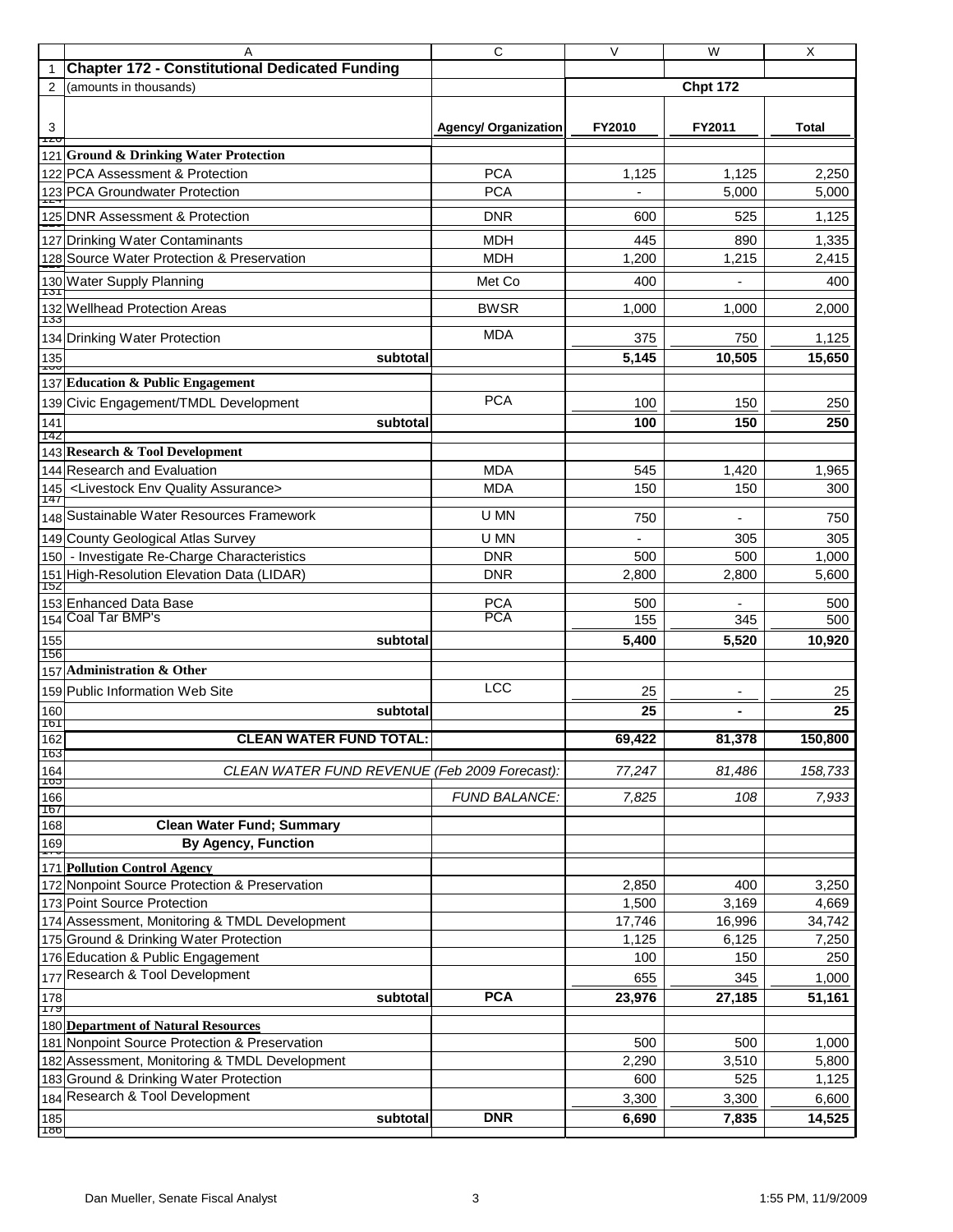|            | A                                                     | C                           | $\overline{\mathsf{v}}$ | $\overline{W}$  | $\overline{X}$ |
|------------|-------------------------------------------------------|-----------------------------|-------------------------|-----------------|----------------|
|            | <b>Chapter 172 - Constitutional Dedicated Funding</b> |                             |                         |                 |                |
| 2          | (amounts in thousands)                                |                             |                         | <b>Chpt 172</b> |                |
|            |                                                       |                             |                         |                 |                |
| 3          |                                                       | <b>Agency/ Organization</b> | FY2010                  | FY2011          | <b>Total</b>   |
|            | 187 Board of Water & Soil Resources                   |                             |                         |                 |                |
|            | 188 Nonpoint Source Protection & Preservation         |                             | 17,705                  | 18,519          | 36,224         |
| 189        | Ground & Drinking Water Protection                    |                             | 1.000                   | 1.000           | 2,000          |
| 190        | subtotal                                              | <b>BWSR</b>                 | 18,705                  | 19,519          | 38,224         |
| 191        |                                                       |                             |                         |                 |                |
|            | 192 Department of Agriculture                         |                             |                         |                 |                |
|            | 193 Nonpoint Source Protection & Preservation         |                             | 2.000                   | 2.500           | 4.500          |
|            | 194 Assessment, Monitoring & TMDL Development         |                             | 720                     | 350             | 1,070          |
|            | 195 Ground & Drinking Water Protection                |                             | 375                     | 750             | 1,125          |
| 196        | Research & Tool Development                           |                             | 695                     | 1,570           | 2,265          |
| 197        | subtotal                                              | <b>MDA</b>                  | 3,790                   | 5,170           | 8,960          |
| 198        |                                                       |                             |                         |                 |                |
|            | <b>199 Public Facilities Authority</b>                |                             |                         |                 |                |
| 201        | 200 Wastewater and Point Source Grants & Loans        | <b>PFA</b>                  | 13,441                  | 19,259          | 32,700         |
|            | 202 Metropolitan Council                              |                             |                         |                 |                |
|            | 203 Ground & Drinking Water Protection                | Met Co                      | 400                     | $\blacksquare$  | 400            |
| <b>ZU4</b> |                                                       |                             |                         |                 |                |
|            | 205 Department of Health                              |                             |                         |                 |                |
|            | 206 Ground & Drinking Water Protection                | <b>MDH</b>                  | 1,645                   | 2,105           | 3,750          |
|            | 208 Legislative Coordinating Commission               |                             |                         |                 |                |
|            | 209 Administration & Other                            | <b>LCC</b>                  | 25                      | ۰               | 25             |
|            | 211 University of Minnesota                           |                             |                         |                 |                |
|            | 212 Research & Tool Development                       | U MN                        | 750                     | 305             | 1,055          |
| 214        | <b>CLEAN WATER FUND TOTAL:</b>                        |                             | 69,422                  | 81,378          | 150,800        |
| 215        |                                                       |                             |                         |                 |                |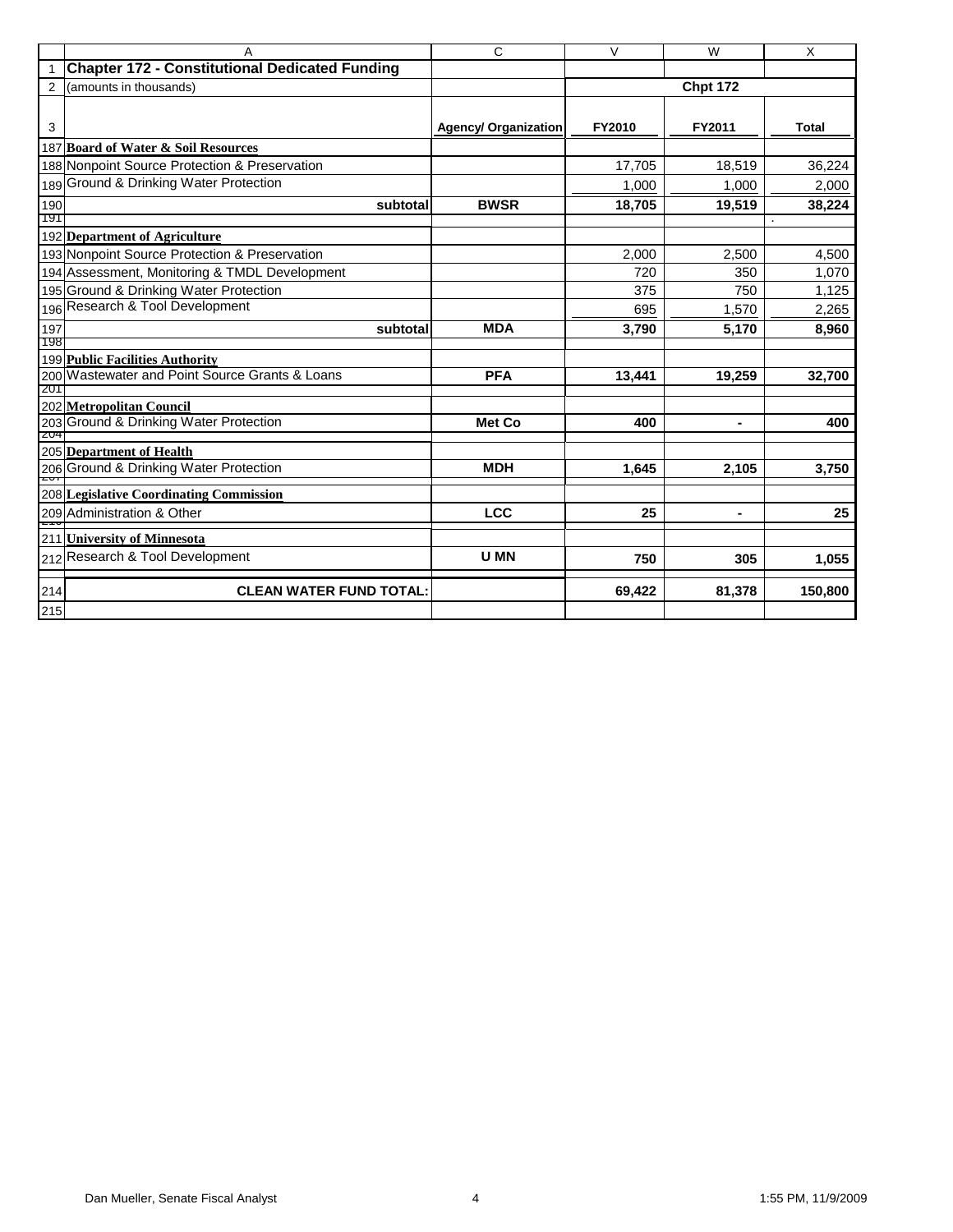|                | A                                                     | $\overline{\text{c}}$ | $\overline{V}$ | $\overline{W}$           | $\overline{X}$ |
|----------------|-------------------------------------------------------|-----------------------|----------------|--------------------------|----------------|
| $\mathbf{1}$   | <b>Chapter 172 - Constitutional Dedicated Funding</b> |                       |                |                          |                |
| $\overline{2}$ | (amounts in thousands)                                |                       |                | <b>Chpt 172</b>          |                |
|                |                                                       |                       |                |                          |                |
| 3              |                                                       | Agency/ Organization  | FY2010         | FY2011                   | <b>Total</b>   |
| 216            | <b>Art III - Parks &amp; Trails Fund</b>              |                       |                |                          |                |
| 217            |                                                       |                       |                |                          |                |
|                | 218 State Parks, Recreation Areas, and Trails         | <b>DNR</b>            | 12,641         | 15,140                   | 27,781         |
| 219            |                                                       |                       |                |                          |                |
| 221            | 220 Regional Parks and Trails Grants                  | <b>DNR</b>            | 3,970          | 4,900                    | 8,870          |
|                | 222 Regional Parks - Solar Project Grants             | <b>DNR</b>            | $500$          | < 600                    | < 1,100        |
| 223            |                                                       |                       |                |                          |                |
| 224            | <b>Metro Parks and Trails Grants</b>                  | Met Co                | 12,641         | 15,140                   | 27,781         |
| 225            |                                                       |                       |                |                          |                |
|                | 226 Parks Framework & Inventory                       | U MN                  | 400            |                          | 400            |
| 227            |                                                       | <b>DNR</b>            | 250            | $\overline{\phantom{a}}$ | 250            |
| 228            | 229 Administration & Other                            |                       |                |                          |                |
|                |                                                       |                       |                |                          |                |
|                | 231 Public Information Web Site                       | <b>LCC</b>            | 15             |                          | 15             |
| 232            |                                                       |                       |                |                          |                |
| 233<br>ZU-     | <b>PARKS &amp; TRAILS FUND TOTAL:</b>                 |                       | 29,917         | 35,180                   | 65,097         |
| 235            | PARKS & TRAILS FUND REVENUE (Feb 2009 Forecast):      |                       | 33,357         | 35,187                   | 68,544         |
| 236            |                                                       |                       |                |                          |                |
| 237<br>238     |                                                       | <b>FUND BALANCE:</b>  | 3,440          | 7                        | 3,447          |
| 239            | Parks & Trails Fund; Summary                          |                       |                |                          |                |
| 240            | <b>By Agency</b>                                      |                       |                |                          |                |
|                | 241 Department of Natural Resources                   | <b>DNR</b>            | 16,861         | 20,040                   | 36,901         |
|                | 242 Metropolitan Council                              | <b>Met Co</b>         | 12,641         | 15,140                   | 27,781         |
|                | 243 University of Minnesota                           | <b>U MN</b>           | 400            |                          | 400            |
|                | 244 Legislative Coordinating Commission               | <b>LCC</b>            | 15             |                          | 15             |
| 245            |                                                       | <b>TOTAL:</b>         | 29,917         | 35,180                   | 65,097         |
| 246            |                                                       |                       |                |                          |                |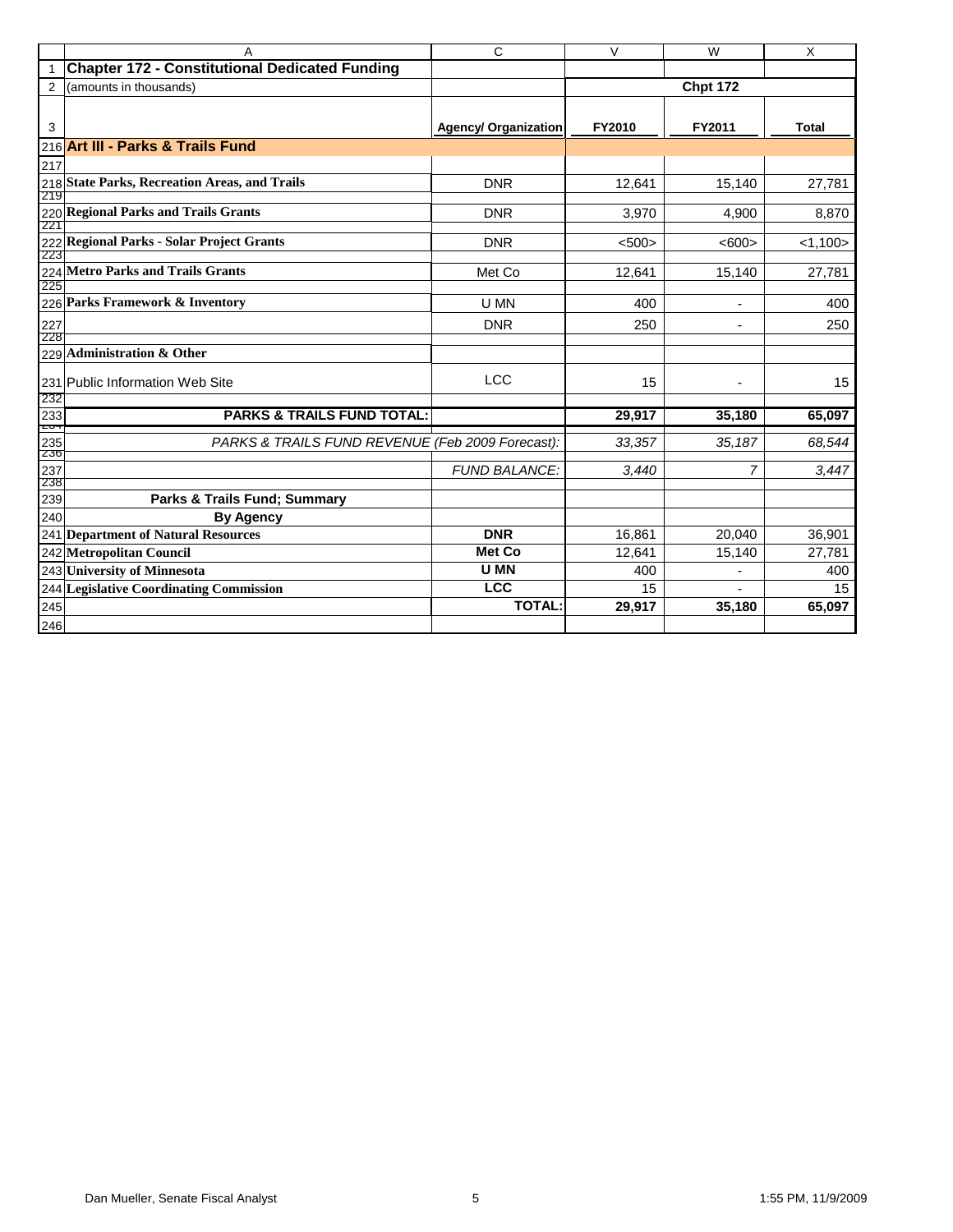|                 | Α                                                          | C                           | $\vee$ | W               | X      |
|-----------------|------------------------------------------------------------|-----------------------------|--------|-----------------|--------|
| $\mathbf{1}$    | <b>Chapter 172 - Constitutional Dedicated Funding</b>      |                             |        |                 |        |
| 2               | (amounts in thousands)                                     |                             |        | <b>Chpt 172</b> |        |
|                 |                                                            |                             |        |                 |        |
| 3               |                                                            | <b>Agency/ Organization</b> | FY2010 | FY2011          | Total  |
| 247             | <b>Art IV - Arts &amp; Cultural Heritage</b>               |                             |        |                 |        |
| 248             |                                                            |                             |        |                 |        |
|                 | 249 Board of the Arts                                      |                             |        |                 |        |
|                 | 250 Arts & Arts Access Initiatives (77%)                   | Arts Brd                    | 16,775 | 16,775          | 33,550 |
|                 | 251 Arts Education Collaborations (15%)                    | Arts Brd                    | 3,245  | 3,245           | 6,490  |
|                 | 252 Arts in Cultural Heritage (5%)                         | Arts Brd                    | 1,080  | 1,080           | 2,160  |
|                 | 253 Fiscal Oversight & Accountability (3%)                 | Arts Brd                    | 550    | 550             | 1,100  |
| 258             | subtotal                                                   |                             | 21,650 | 21,650          | 43,300 |
| 259             |                                                            |                             |        |                 |        |
|                 | 260 MN Historical Society                                  |                             |        |                 |        |
|                 | 261 Statewide History Programs & Projects                  | <b>Hist Soc</b>             | 3,000  | 4,750           | 7,750  |
|                 | 265 Statewide Historic & Cultural Grants                   | <b>Hist Soc</b>             | 2,250  | 4,500           | 6,750  |
|                 | 266 Assistance to Local Historical Societies               | <b>Hist Soc</b>             | 1,250  | 2,750           | 4,000  |
|                 | 267 - Statewide Survey of Historical & Arch. Sites         | <b>Hist Soc</b>             | 250    | 250             | 500    |
|                 | 268 - Minnesota Digital Library                            | <b>Hist Soc</b>             | 500    |                 | 500    |
|                 | 272 Exhibit on Regional, Local & Cultural Diversity        | <b>Hist Soc</b>             | 2,500  |                 | 2,500  |
| 273             | subtotal                                                   |                             | 9,750  | 12,250          | 22,000 |
| 274             |                                                            |                             |        |                 |        |
|                 | 275 Dept. of Administration:                               |                             |        |                 |        |
|                 | 276 - Minnesota Public TV                                  | Admin                       | 2,800  | 3,500           | 6,300  |
|                 | 278 - Minnesota Public Radio                               | Admin                       | 1,150  | 1,500           | 2,650  |
|                 | 279 - Association of MN Public Education Radio             | Admin                       | 1,150  | 1,500           | 2,650  |
|                 | 280 - Children's Museums                                   | Admin                       | 500    | 500             | 1,000  |
| 282             | - Science Museum of MN                                     | Admin                       | 450    | 450             | 900    |
| 283             | - Minnesota Zoos                                           | Admin                       | 450    | 450             | 900    |
| 285             | subtotal                                                   |                             | 6,500  | 7,900           | 14,400 |
| <b>Z00</b>      | 287 Humanities Center                                      |                             |        |                 |        |
|                 |                                                            |                             |        |                 |        |
| 288             | - MN Center for Humanities: Civic Education                | Hum Ctr                     | 250    | 250             | 500    |
|                 | 290 - Council on Asian Pacific Minnesotans                 | Hum Ctr                     | 125    | 125             | 250    |
|                 | 291 - Council on Black Minnesotans                         | Hum Ctr                     | 125    | 125             | 250    |
|                 | 292 - Indian Affairs Council, site preservation            | Hum Ctr                     | 125    | 125             | 250    |
|                 | 293 - Chicano/Latino Affairs Council                       | Hum Ctr<br>Hum Ctr          | 125    | 125             | 250    |
|                 | 294 - MN Center for Humanities: Program Develop.           |                             | 300    | 300             | 600    |
| 295<br>590      | subtotal                                                   |                             | 1,050  | 1,050           | 2,100  |
|                 | 297 Indian Affairs Council                                 | <b>IAC</b>                  |        |                 |        |
|                 |                                                            | <b>IAC</b>                  |        |                 |        |
| 298             | - Grants for Preservation of Native Languages/Ed.          |                             | 950    | 950             | 1,900  |
| 299<br>তত       | subtotal                                                   |                             | 950    | 950             | 1,900  |
| 301             | <b>Perpich Center for the Arts</b>                         | Perp Cen                    | 300    | 700             | 1,000  |
| 302             |                                                            |                             | 300    | 700             | 1,000  |
| ᠊ᡂ              |                                                            |                             |        |                 |        |
| 304             | <b>Department of Education</b>                             |                             |        |                 |        |
| 307             | - Grants to Regional Libraries                             | Ed                          | 4,250  | 4,250           | 8,500  |
| 308             | subtotal                                                   |                             | 4,250  | 4,250           | 8,500  |
| ᠊ᡂ              | <b>Legislative Coordinating Commission - Web Site</b>      |                             |        |                 |        |
| 311             |                                                            | <b>LCC</b>                  | 20     |                 |        |
| 314             | ARTS & CULTURAL HERITAGE FUND TOTAL:                       |                             | 44,470 | 48,750          | 93,220 |
| তাত             |                                                            |                             |        |                 |        |
| $\frac{316}{1}$ | ARTS & CULTURAL HERITAGE FUND REVENUE (Feb 2009 Forecast): |                             | 46,232 | 48,768          | 95,000 |
| 318             |                                                            | <b>FUND BALANCE:</b>        | 1,762  | 18              | 1,780  |
| 319             |                                                            |                             |        |                 |        |